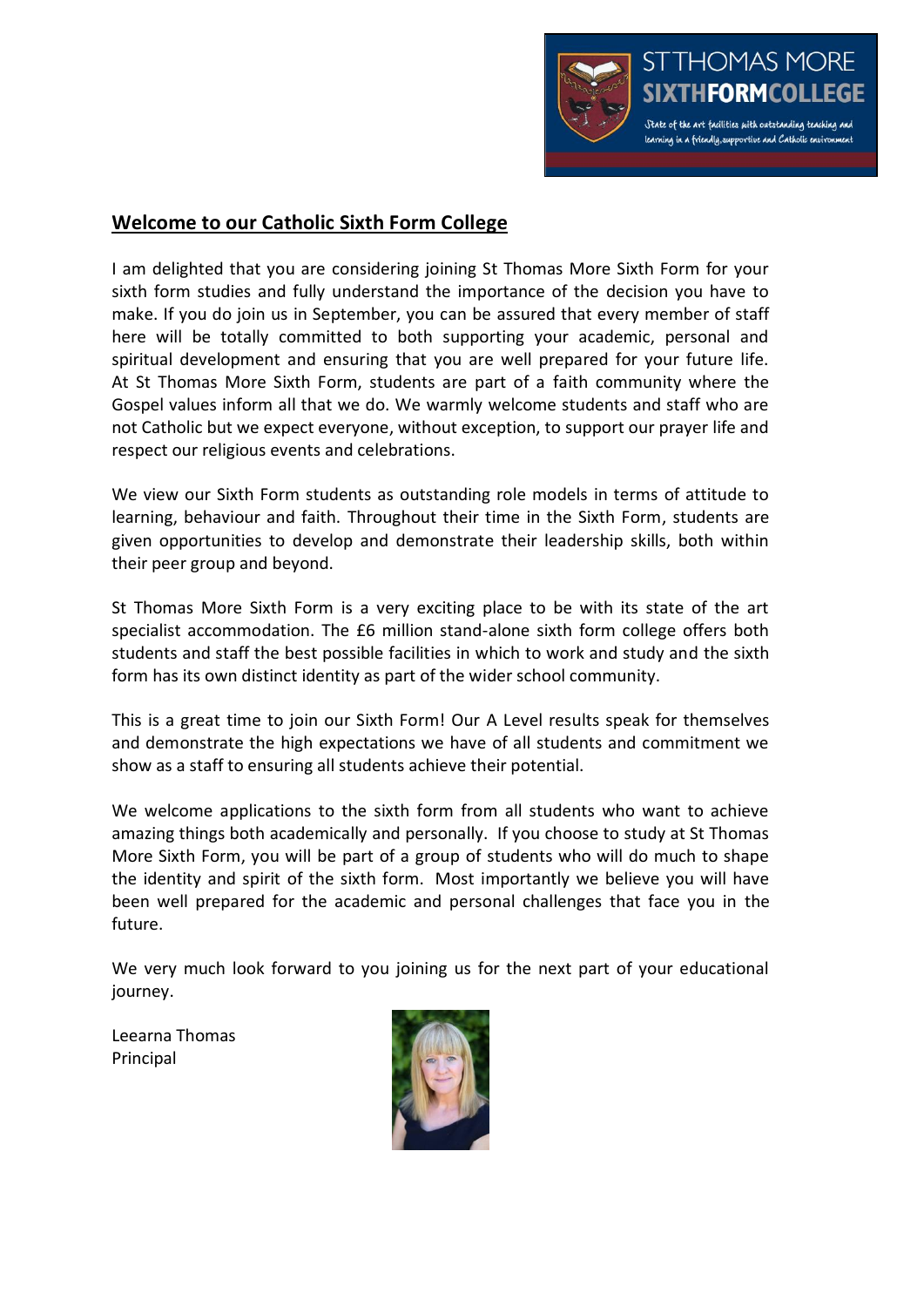

## **A message from the Head of Sixth Form**

I am delighted that you are considering joining St Thomas More Sixth Form College next September to embark on post-16 studies. The pace of change in education continues unabated and, as we welcomed our current Year 12 students a few weeks ago, it seems appropriate that we are preparing to welcome another group of students in a few months time.

The Christian ethos here is one of community, respect and care. As a college we are proud of the level of support we offer students as they meet the demands placed on them by A-Level study. In addition, we deliver outstanding teaching and learning with magnificent facilities provided by a superbly equipped building. In combination, this is ensuring an excellent environment in which students can study, be supported and enjoy the atmosphere of a friendly, caring college.

At St Thomas More there are ample opportunities for students to enrich their educational experience. Students can opt for the Extended Project Qualification and various leadership and sporting opportunities. Students can also participate in team building activities, theatre visits and trips abroad. In developing careers, students are given opportunities to speak to professionals at our careers fair and can access regular careers advice. Our department links with universities provide exciting master classes in a range of subjects to stimulate wider knowledge, to stretch the imagination and to develop a love of learning. Senior leadership team roles and the pro-active Sixth Form council are developing responsibility and ownership in our student community.

When considering a Sixth Form College you will want an experience that delivers first class learning, outstanding support and has the highest expectations of all staff and students. You will also desire a college that has excellent facilities and an ethos that promotes an exciting and relevant learning experience. Added to this you will want a college that assists your development socially and morally to ensure that you are ready to contribute positively to society and the world. At St Thomas More Sixth Form College we will help you succeed in all of these aspects and more.

Amita Patel Head of Sixth Form

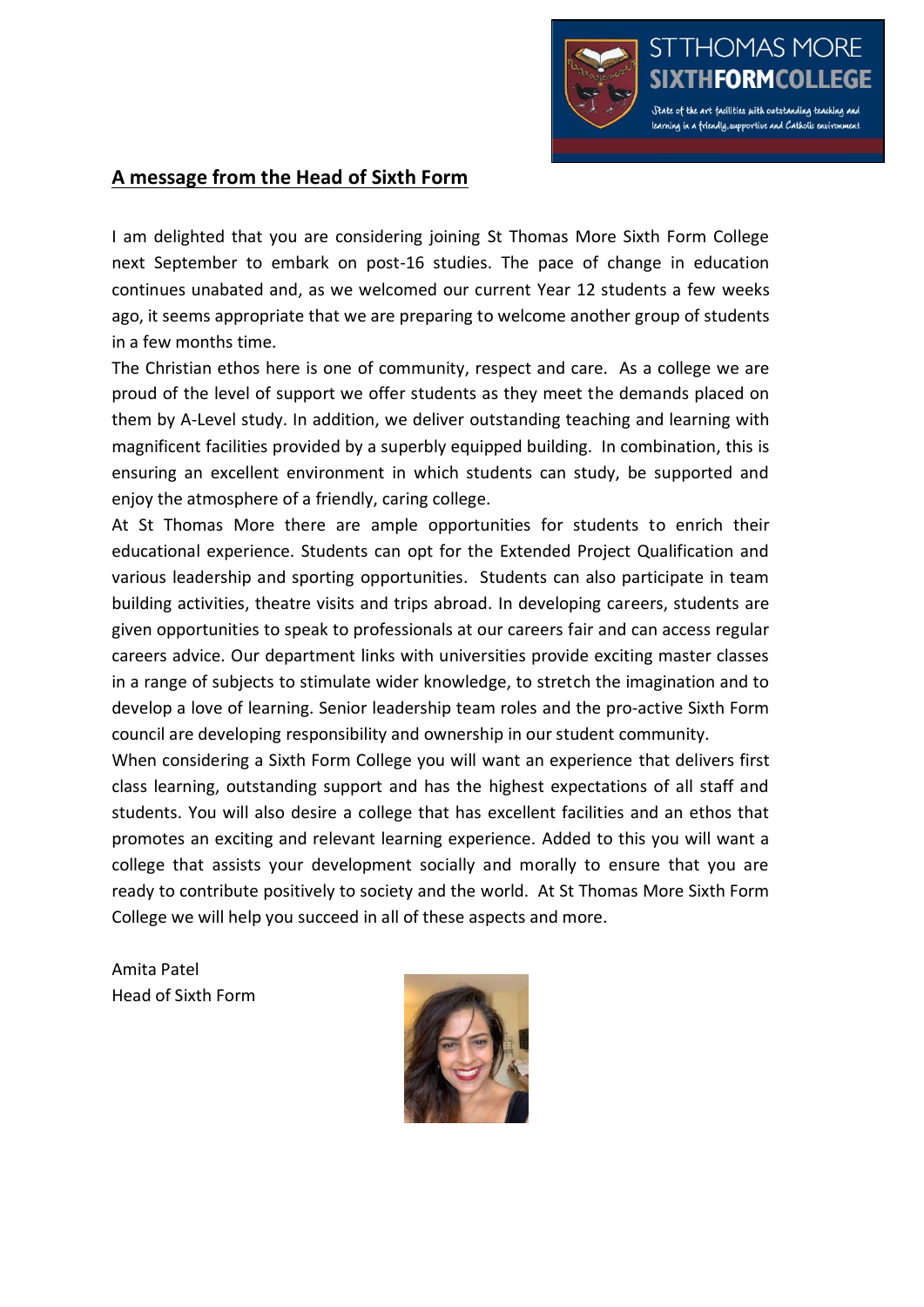# **Admission Arrangements**

There is capacity for 150 students in year 12 in September, provided they meet the course and general entry requirements. Applications are welcome both from students currently in year 11 at the school and also from students currently studying in other schools. In the event of the number of applications exceeding the number of places available, places will be allocated in accordance with the criteria outlined below.

### **Admission Criteria for Year 12**

All student applicants to St Thomas More Sixth Form will be expected to support the Catholic ethos and values of the school. Students will be admitted according to the following criteria

- 1. Students who apply with an educational statement of needs or who are looked after.
- 2. Existing Year 11 students from St Thomas More Catholic Academy who have satisfied the entry requirements for their chosen courses.
- 3. Catholic students not currently at St Thomas More Catholic Academy who have satisfied the entry requirements for their chosen courses.
- 4. Non-Catholic students who have siblings who have attended St Thomas More Catholic Academy in previous years.
- 5. Non-Catholic students not currently at St Thomas More Catholic Academy who have satisfied the entry requirements for their chosen courses. In the event of there being more applicants than places in this category priority will be given in order of distance from the applicant's home to the school (shortest distance – highest priority).

### **General Entry Requirements to gain a place in the Sixth Form**

- *A minimum of 5 GCSEs graded at 4 or above which must include English Language or Maths.*
- **•** An average GCSE points score of 40 points gleaned from all **GCSE** examinations *undertake by the pupil.*
- *Requirements specific to individual courses chosen.*

### **The Sixth Form Admissions Calendar**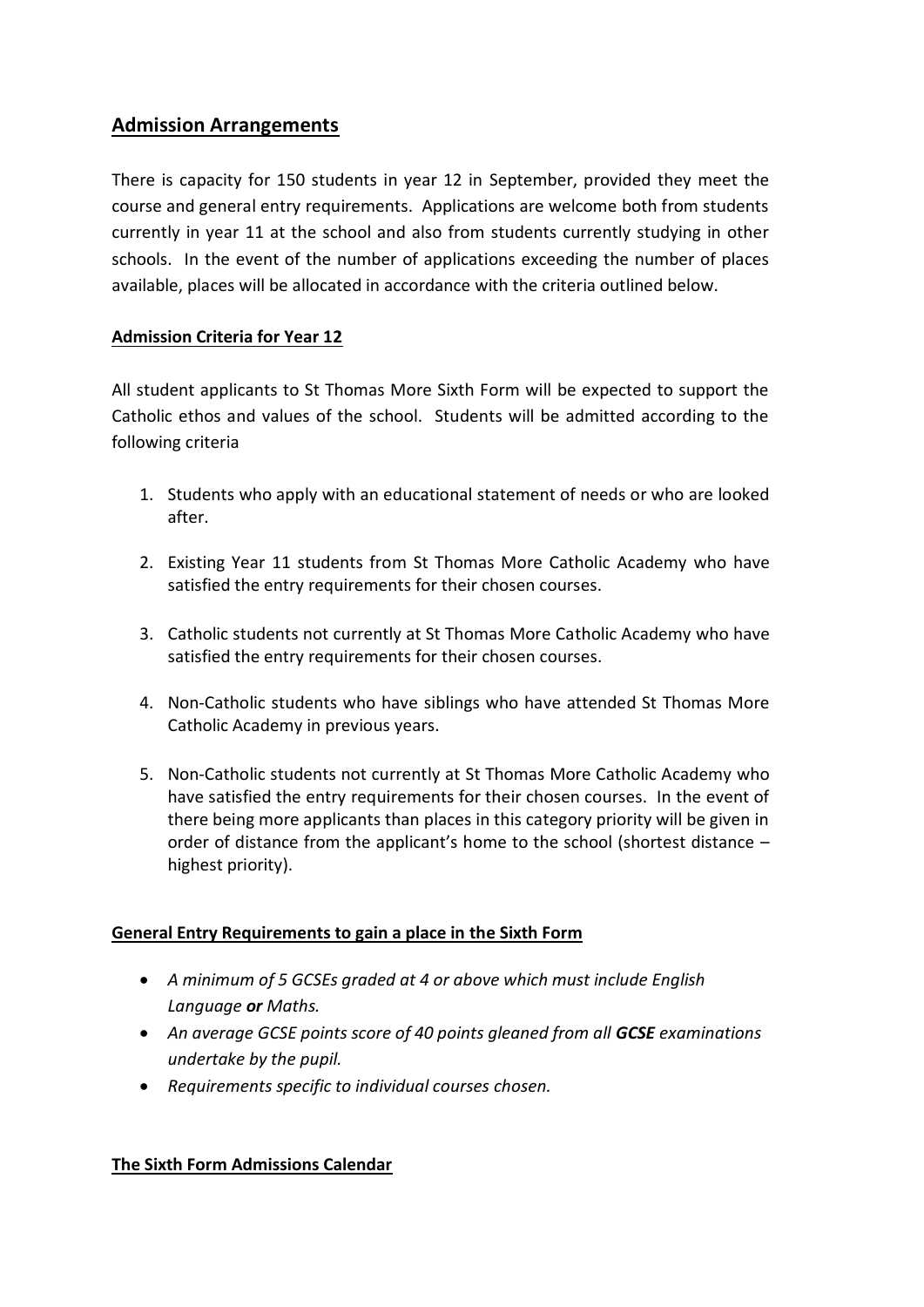| November 2021     | <b>Publication of Sixth Form Prospectus</b>                                                                                                                                                                                                                                                                                                                                                                                                                                                                        |
|-------------------|--------------------------------------------------------------------------------------------------------------------------------------------------------------------------------------------------------------------------------------------------------------------------------------------------------------------------------------------------------------------------------------------------------------------------------------------------------------------------------------------------------------------|
|                   | 17th November 2021 Sixth Form Open Evening                                                                                                                                                                                                                                                                                                                                                                                                                                                                         |
| November -January |                                                                                                                                                                                                                                                                                                                                                                                                                                                                                                                    |
|                   | After students have taken as much advice as possible about<br>their future options we hope they would submit an application.<br>The final date for applications is $31st$ January 2022 and these<br>should be completed using the application form on our<br>website:- www.st-thomas-more.net Applications can be<br>completed and sent electronically to admin6th@st-thomas-<br>more.net or completed by hand and posted to the college-<br>Greenmoor Road, Nuneaton, CV10 7EX.                                   |
| Feb-March 2022    |                                                                                                                                                                                                                                                                                                                                                                                                                                                                                                                    |
|                   | Every young person applying to our Sixth Form will be invited to<br>an interview. This may be by telephone or remotely via a<br>platform such as Zoom. The purpose for the interview is to<br>discuss students' subject choices, their current year 11<br>performance and if they are on track to achieve the entry<br>requirements for the courses chosen as well as to discover more<br>about any plans or ideas they may have for future careers.<br>Following this interview, a conditional offer may be made. |
| August 2022       |                                                                                                                                                                                                                                                                                                                                                                                                                                                                                                                    |

Enrolment to the Sixth Form for students who meet the entry requirements. External students should bring their GCSE results slips to the school to complete enrolment.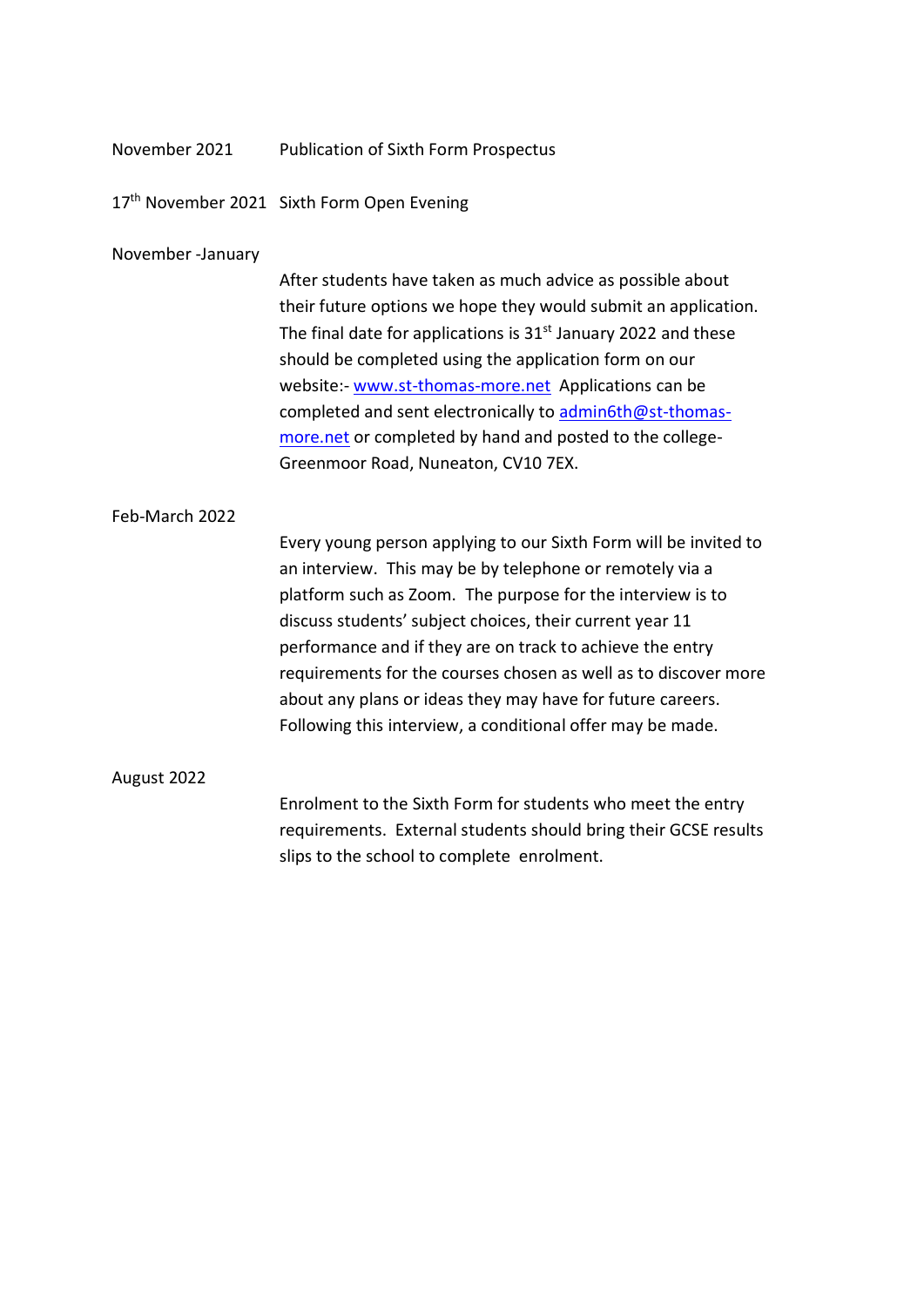### **Care, Guidance & Support**

Extracts from the schools' 2018 Ofsted report observe that

**"Students in the sixth form are particularly positive about the way in which they are supported, cared for and given plenty of opportunities to be an active part of the school community. Their progress has been consistently strong over time because they are well motivated, teaching in the sixth form is highly effective and leaders have created a culture of scholarly excellence."**

**"The experience of students in the sixth from is having a very strong impact on their progress. Retention is very high because staff make sure that students are on courses that are appropriate for them and that they are well supported throughout their time in the sixth form. All students have interviews before they apply for a place and again after they gain their GCSEs to make sure that courses are suitable. This is followed by assessments after four weeks and regular checking of their understanding throughout their courses. As a result of this, their progress is consistently strong and has been so since the sixth form was opened."**

**"The range of non-qualification experiences available to post-16 students is impressive and all students take part. They spoke animatedly with inspectors about the ways in which college visits and community activities enthused them, contributed strongly to their subject understanding and made them think deeply about their future career plans. They are committed to the college and value highly the work that leaders do to support them in their studies."**

This caring attitude and strive for academic excellence is at the heart of the school's ethos and is integral to the system of pastoral care that operates in our sixth form. The Head of Sixth Form and Heads of Year 12 and 13 will oversee academic progress and pastoral care in the sixth form working very closely with personal tutors, subject teachers and outside agencies as appropriate. Each student will be assigned to a personal tutor group and will remain in that group during their time in the sixth form. The tutor group will meet daily for registration and the personal tutor will be the first point of contact for students for any issues relating to academic and personal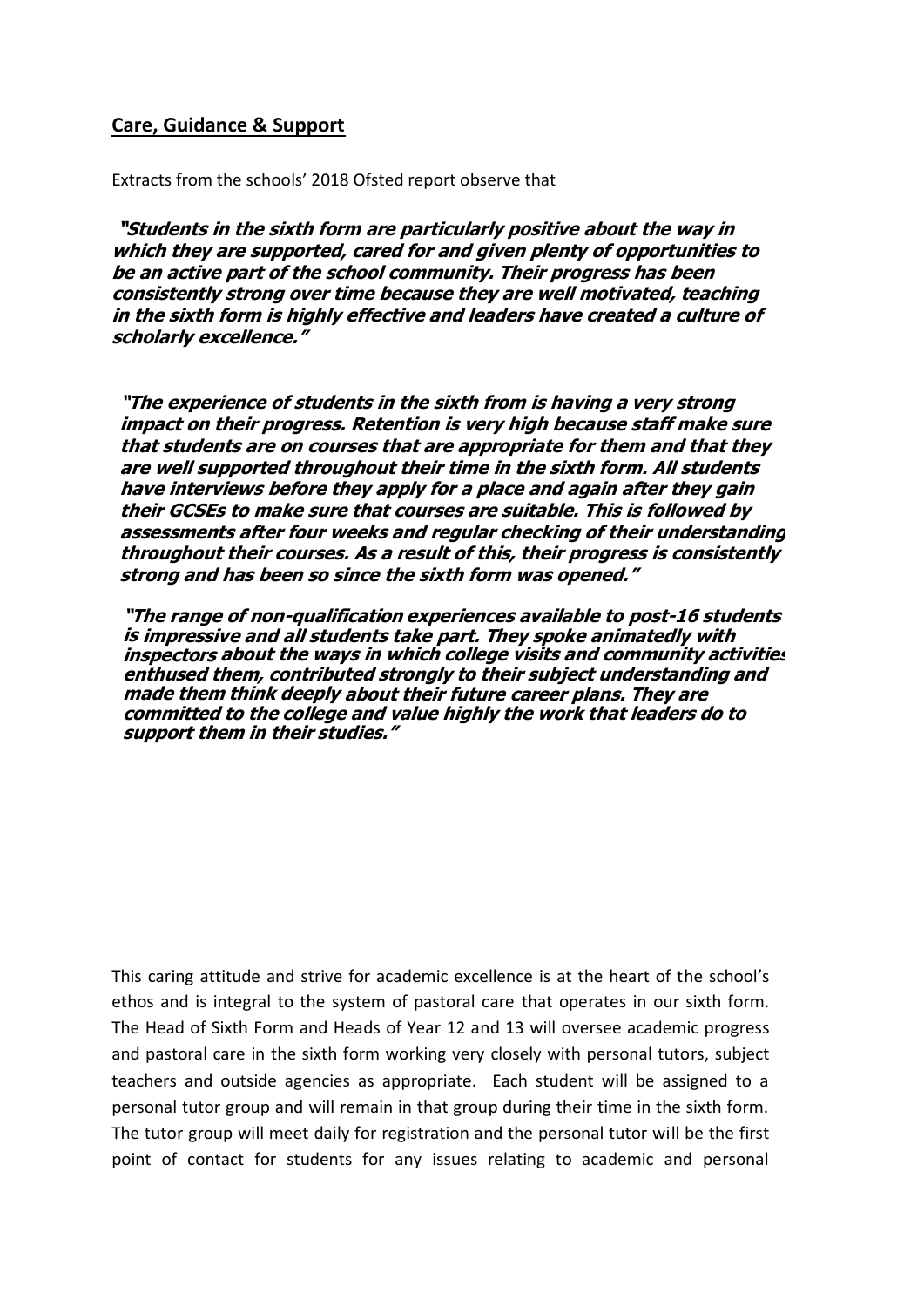development. The personal tutor will also help and advise students on their work, their progress targets and their future careers. In addition, the personal tutor will monitor students academic progress through regular personal tutorials and act as someone to whom the student can turn to in order to discuss more personal matters if they so wish. We also have access to a trained social worker and counsellors for students who are experiencing particular difficulties.

Within the sixth form students have increased independence and additional privileges. A student sixth form committee is established and this will meet regularly with the of Sixth Form to discuss matters relating to sixth form life and to organise events. A student services office has also been established within the sixth form centre to offer support to students and parents and we have a designated Learning Mentor – Mr Wheeler– who works with students on study and organisational skills as well as time management and careers guidance. Mr Wheeler is also the co-ordinator of the work experience placement that happens in the summer term of year 12.

As part of this increased independence, students are expected to act as positive role models to the younger pupils in the school as well as to take responsibility for their own learning and to play a full and active part in sixth form life. All students take part in a sixth form induction day at the start of term in September to give guidance to students in making the transition from GCSE to post-16 studies. This guidance will include areas such as time management, research skills and study skills aimed at encouraging students to be independent learners. The induction day is also an ideal opportunity to welcome new students to the sixth form and to develop community spirit.

### **Holy Spirit MAC Experience**

The Holy Spirit MAC Experience sets out our commitment to providing outstanding opportunities, above and beyond the national curriculum, for every child in The Holy Spirit MAC from the age of 3 to 18. It focuses on five key areas of school life such as Catholic life, Charities and Social Action, the Residential Experience, Sporting Opportunities and Cultural and Creative Experiences. The booklet is available on our school website for you to have a look at.

## **Communication with parents and carers**

One of the key factors behind the success of St Thomas More Sixth Form College is a strong reputation for the effective communication between home and school. We are determined that these good links will continue in the sixth form and be a hallmark of our provision. All students will be issued with a sixth form planner which can also be used for messages between home and school and parents are always welcome to contact the school to discuss any aspect of their son/daughters education. Parents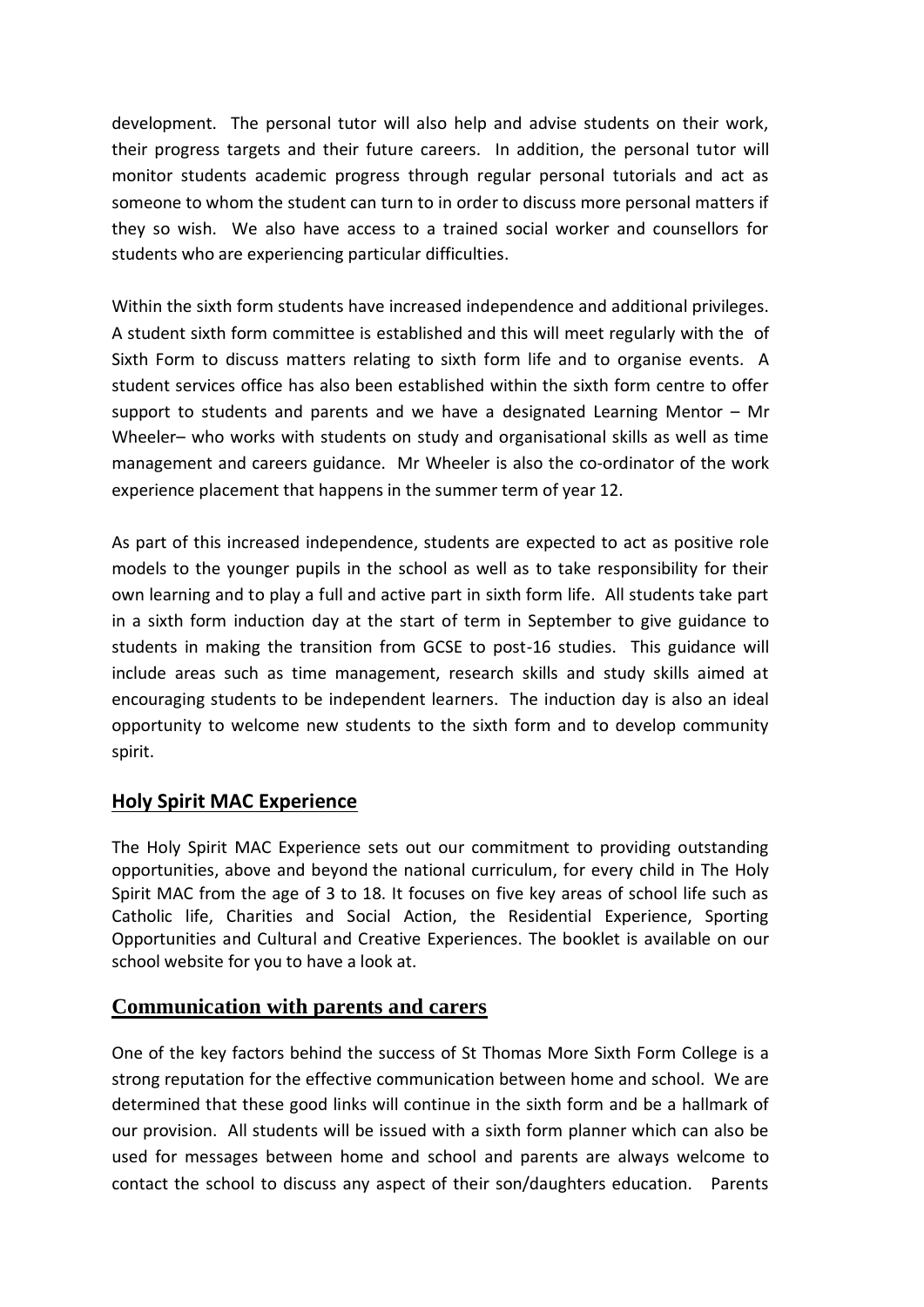and carers are invited to a welcome evening as part of the induction period in September and parents will also receive regular updates and formal reports on student progress. In addition, two formal parent evenings will be held in year 12 to discuss student progress and there will also be a UCAS (university application) and Student Finance Evening for parents towards the end of year 12.

We very much value Parental feedback and regularly consult with parents regarding their feeling about the Sixth Form. Below is a selection of parental feedback following Year 12 Parent's Evening in October:

*"This is a fantastic Sixth Form College!"*

*"We really appreciate the efforts made by the college to ensure that our son meets his targets. The open communication we have with the college is excellent."*

*"I could not be happier with how my daughter has settled in. Our experience of St Thomas More so far has been brilliant."*

*"We are really pleased with how our daughter has settled – she has found the college to be a very friendly welcoming environment; she is very happy here."*

*"Our son has settled in well and feels he is being pushed to his full potential. A great start to the future."*

*"This is an excellent learning environment."*

### **Personal Development**

Students undertake a rich and varied Personal Development programme at St Thomas More Sixth Form College. This is taught through work with tutors as well as visiting speakers. Topic areas in the programme include: -drugs and alcohol awareness, sexual health, healthy living and eating, harmful sexual behaviour, conflict resolution, money management, adult first aid, safe driving, positive mental health and coping with stress. The programme also prepares students for university life, gap years and careers.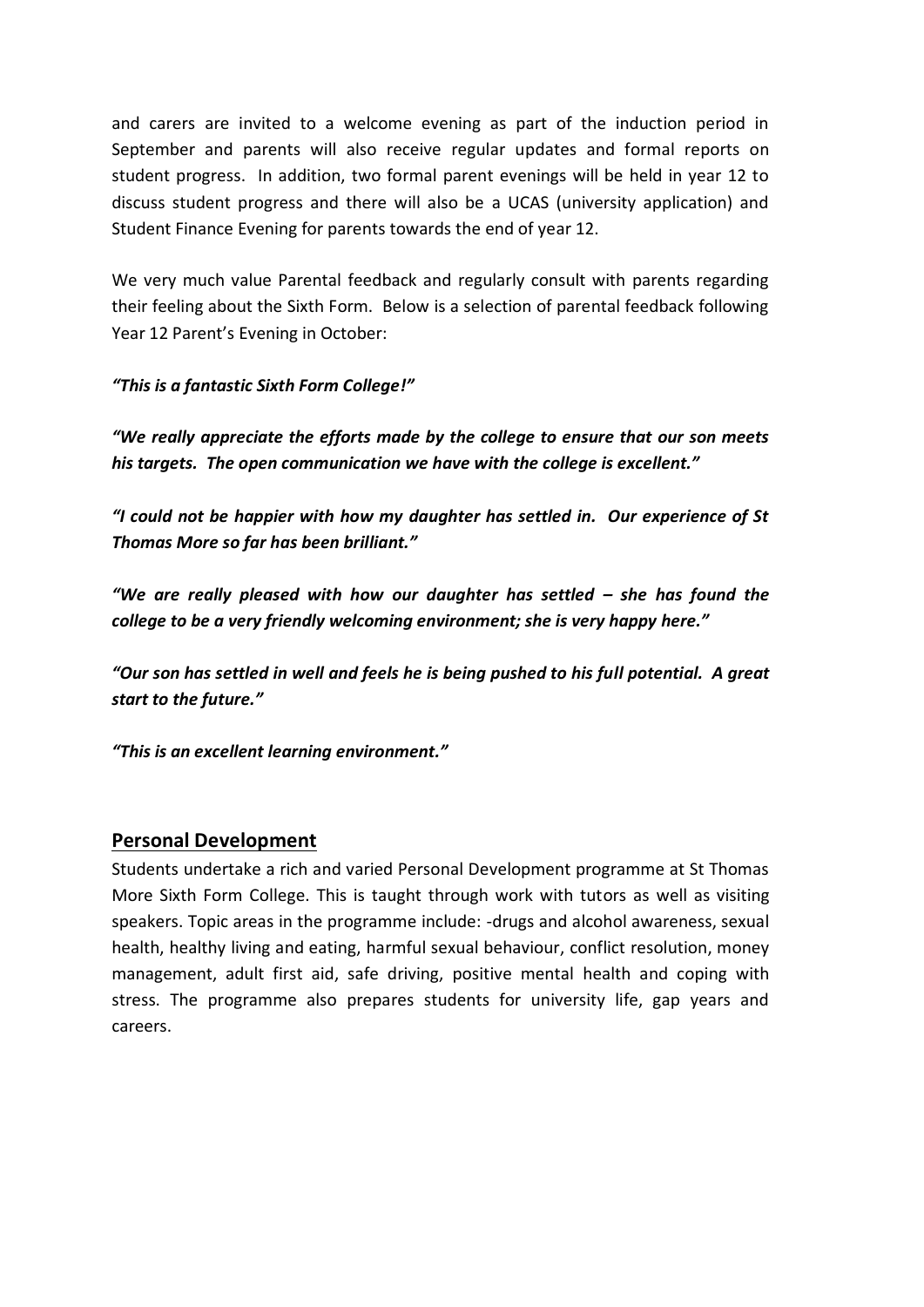# **Careers and Higher Education Guidance**

Throughout their time in the sixth form, students will receive advice and guidance on careers and higher education options. This advice will be provided during Personal Development lessons by a variety of people including the Head of Sixth Form, Careers Lead, Careers Officers, personal and subject tutors and outside speakers as appropriate. Individual interviews will be part of this process and opportunities will exist to visit universities on open days. All students in year 12 undertake a work experience placement which is targeted towards their career choice or university ambitions. In year 13, all students applying to universities will be provided with support and guidance to complete their UCAS applications and to prepare for university life (e.g. information on finance and living away from home).

A resource base for careers information, university prospectuses and reference information exists in the sixth form learning and resource centre, where students have access to web-based information on a wide range of occupations and employment opportunities.

## **Choosing the Right Courses**

This involves thinking very carefully about the following three questions;

**How good am I at this subject and can I expect to achieve the entry requirement at GCSE level?** It would be useful to talk to your teachers in year 11 and the Careers Adviser from Prospects to have their opinions about your suitability for your chosen course.

**Will I enjoy this subject?** You are far more likely to do well if you do.

**Will this subject help me in my future career?** If you already have a clear idea about which university course you wish to take or which career you intend to follow, it is important to ensure that the subjects you study in the sixth form enable you to proceed to the next stage of your chosen career path. On the other hand, if you are unsure about what you wish to do when you leave the sixth form, the general advice is to study a range of subjects that suit your aptitudes and abilities and also keeps open your options for the future. Your interview, following your application, will be a good time to discuss the appropriateness of courses that support future pathways.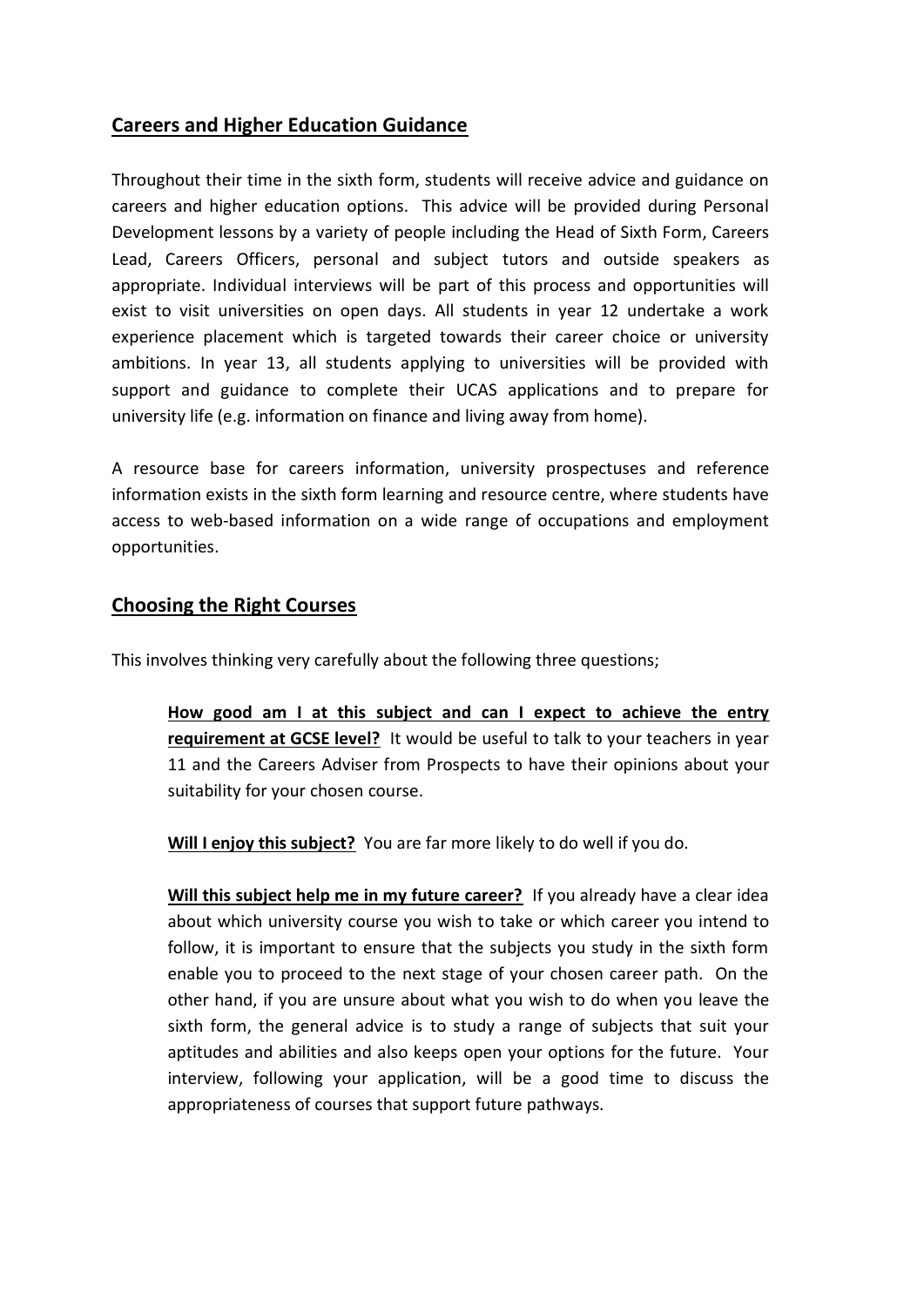# **Types of Courses**

- A levels
- Applied Learning courses Level 3 BTECs
- GCSE courses in English and Maths (re-sits)
- All students will take part in a Level 3 wider key skills course and an enhancement and enrichment programme of activities

# **A Levels**

A Level qualifications are now stand alone in the sense that in most cases they are not part of the full A Level. Most students choose 3 A Levels at the start of year 12 and will continue with them. Each A Level course has 9 hours of teaching per fortnight. It is possible and, in some cases encouraged, for students to combine A level and Applied Learning courses.

# **Applied Learning Courses**

For September 2022, we will be offering Level 3 BTEC/Diploma courses in:

Criminology Health & Social Care Information Technology Sport Forensic Science

All of our level 3 BTEC/Diploma courses are equivalent to 1 A-level. Teaching time for these subjects is the same as A level courses. A full list of all A level and BTEC courses available for September 2022 can be found in the prospectus folder.

# **GCSE Courses**

GCSE re-sit courses in English and Maths must be taken by students who failed to achieve a grade 4 or above at GCSE. Lessons will be provided to support students prior to the re-sit. This will be undertaken alongside their year 12 programme.

# **ASDAN Wider Key Skills and Enrichment Activities**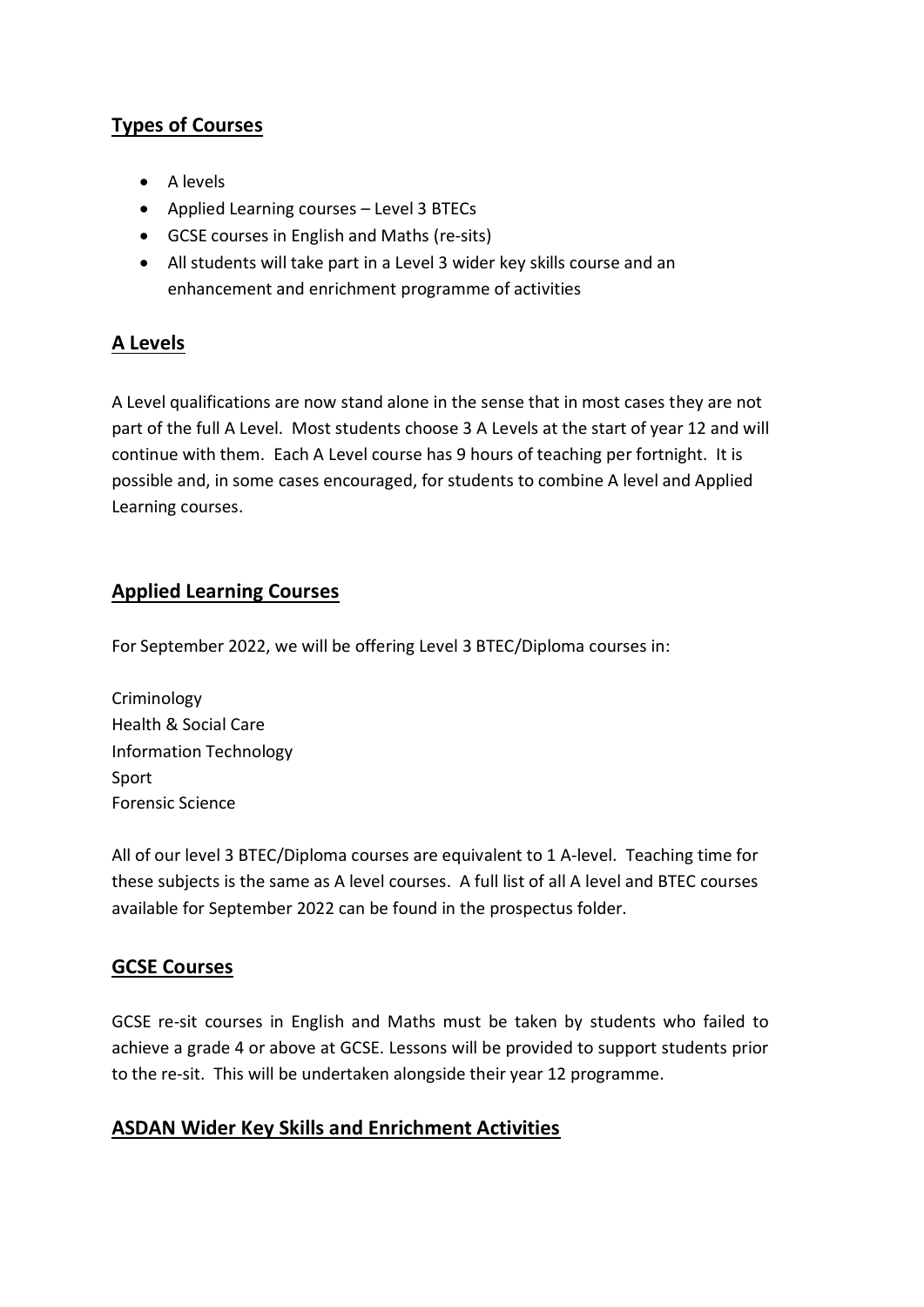As part of the school's Catholic Ethos, all students will follow a core Level 3 Wider Key Skills programme to explore and develop their study skills and earn valuable UCAS points. In addition, all students will have the opportunity to opt for one or more of a range of enrichment activities which we believe will form an important part of the Sixth Form Experience. Enrichment activities enhance student CVs and contribute to the more rounded education that is viewed favourably by both universities and employers. Students will play a part in determining what activities will be on offer. The range of activities is expected to include;

Critical Thinking, Sport and Recreational Activities, Community Service,

Mentoring of Younger Pupils, Learning Support within different Department, Criminology, Current Affairs, Chess, Additional Learning Support, Duke of Edinburgh Gold Award, Extended Project Qualification, Charity Work, Visits to Universities, Music, Art or Dance Workshops for Pleasure, Work Experience, Leadership Development Opportunities, Young Enterprise.

Students will be given a chance to join and lead on societies, which run in the sixth form. Some examples include Debating Society, Law and Human Justice Society, Psychology and Human Behavioural Society and the Dream Big Society. We also have outstanding leadership opportunities and you will have the opportunity to apply for coveted roles such as Head Student, Ethics and Environmental Officer, Equality and Diversity Officer and Health and Well Being Officer to name but a few.

## **Financial Assistance & Costs**

A national system of Bursary allowances is available to support post-16 study for those students who are within the advised defined vulnerable groups. These students are guaranteed an award of £1,200 per year. The college can award discretionary bursaries for any students facing financial difficulties. Further details can be obtained on enrolment with us. Student examination fees will be paid by the school although the cost of any re-taken exams or modules will be the students' responsibility.

## *Final message from the Head of Sixth Form*

In the remainder of this brochure is the outline for each course on offer at the college for September. I really do hope that you will find it informative and that, coupled with attending the open evening, you are excited about the prospect of pursuing your studies at St Thomas More.